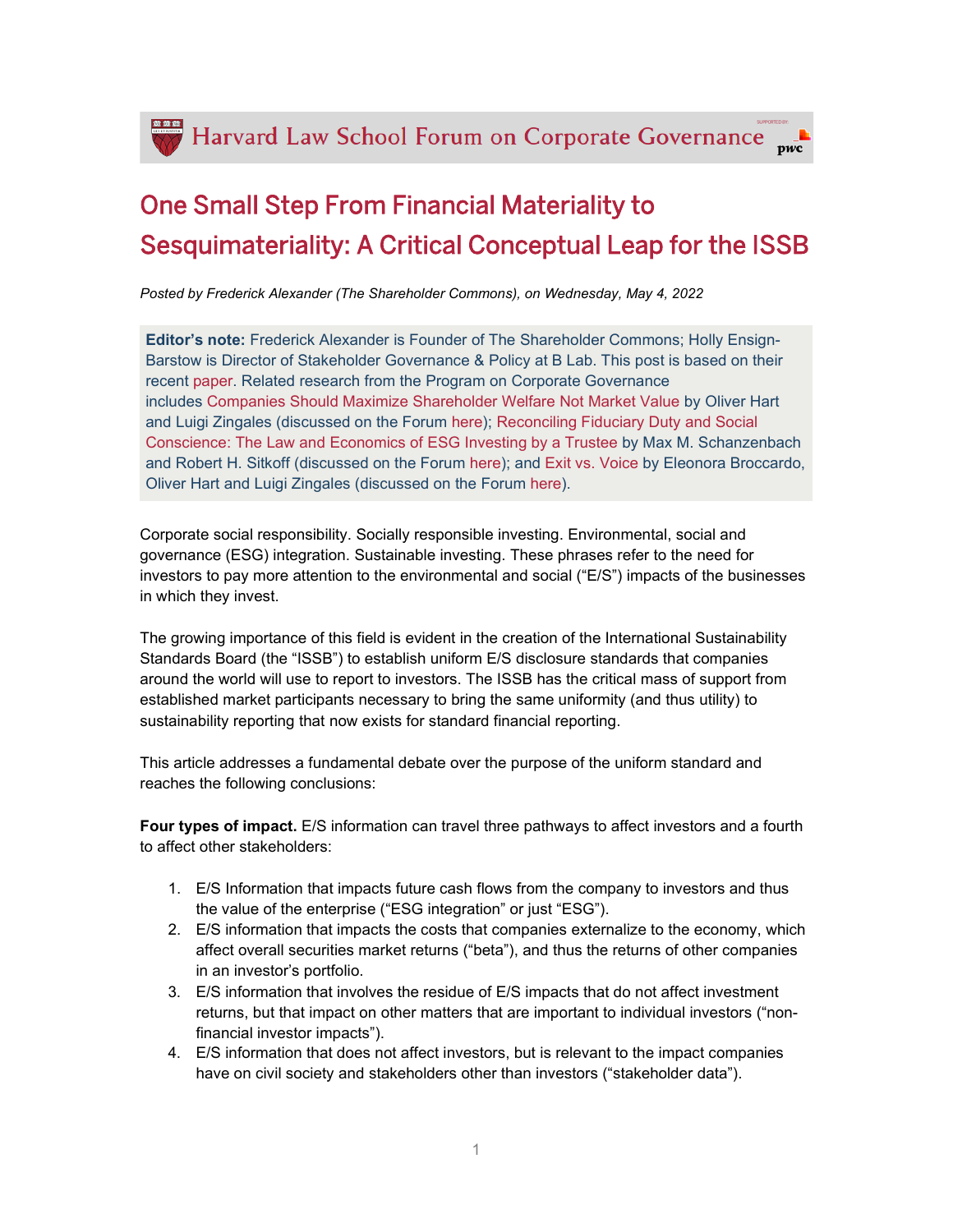**ISSB embraces a single type of data.** The current plan for the ISSB expressly encompasses only data that implicate enterprise value (often called "financial materiality"), although a close read of the documentation produced to date leaves the door open for an expansion to information pertinent to beta information as well. The ISSB documentation expressly rejects "double materiality," the standard European regulators embrace, which couples financial materiality with information designed to inform other stakeholder data. The ISSB documentation does not address—or even acknowledge—the possibility of providing beta or non-financial investor information. The failure to even address beta-oriented disclosure is surprising because there is a growing emphasis on the need for diversified investors to monitor and steward the beta impact of portfolio company activity.

**Expanding the ISSB definition of materiality to include beta information would not significantly expand the reporting burden.** Adding beta information to the ISSB reporting standard would not significantly enlarge the reporting requirement because any company conduct that threatens or benefits beta is likely to create corresponding regulatory and reputational risks and benefits to enterprise value, so that most beta information should be deemed material even under a putative ESG standard. Such a standard, rising above a single focus on financial materiality but rooted in investor return, would not rise to the level of double materiality, and might best be described as "sesquimateriality."

**Excluding beta information from the reporting standard does not reflect evolving recognition of the importance of beta.** The ISSB drafters should recognize the risk that excluding beta could, at the margins, lead to the omission of decision-critical information for investors concerned with company impact on social and environmental systems that support other portfolio companies. The increasing recognition of the importance of beta to investors could make a beta-free ISSB standard obsolete from the start. Steering clear of this risk is likely to require, at most, minor adjustments in methodology; moreover, the initial ISSB documentation, while ambiguous, does not preclude such considerations.

Finally, from a rhetorical perspective, it is important that the final documentation of the ISSB standards acknowledge that investors have significant interests in beta impacts. The law governing investment fiduciaries is evolving to make it clear that their fiduciary obligations permit—or even require—beta management. This is a critically important public policy development, not simply because it will improve investment returns, but because it will lead to better social and environmental outcomes on the ground, as many of the most serious threats to beta are also the most serious threats to people and the planet on which we live. At a time when regulation alone seems increasingly inadequate to the task of addressing threats to the environment and our social fabric, an apparent retreat from a constructive market reform in a document as influential as the ISSB standards would be a serious setback.

# A. Untangling the Threads: A Very Brief Discussion of Social and Environmental Investing Concerns

Before discussing the ISSB and the desirability of a sesquimateriality standard, we review several elements of E/S investing.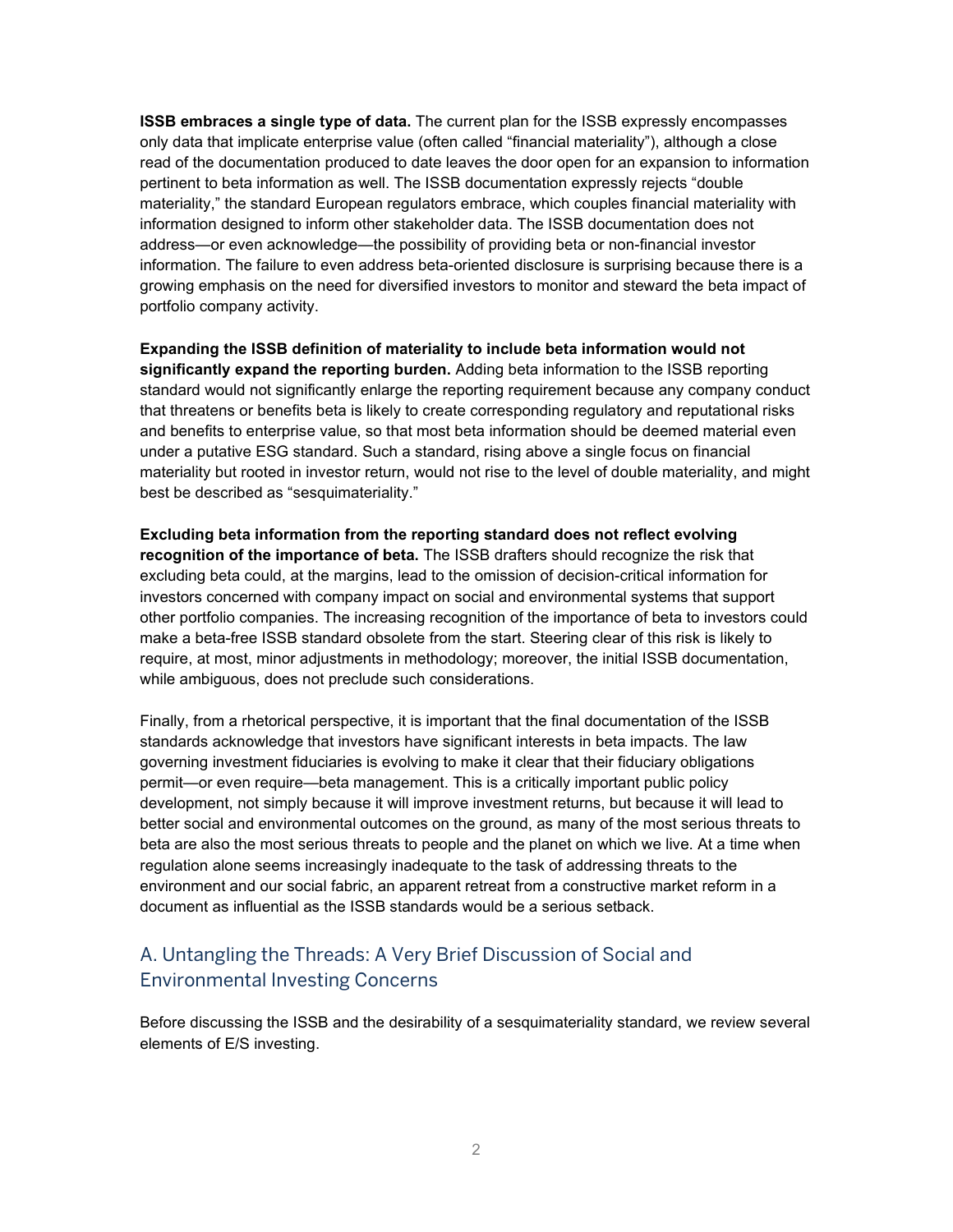#### 1. Social Investing Matures and Confronts Fiduciary Duties

There have long been investors who shunned "sin" stocks—alcohol, tobacco, and gambling companies, for example. This reflected moral concern with profiting from suffering, rather than the use of investment to address a social issue. But as capital markets matured, investors began to contemplate a more active role, and after a divestment campaign helped end South African apartheid, the idea that investors could change bad corporate behavior, rather than simply avoiding it, developed a broader following. This idea extended beyond security selection and included influencing corporate behavior by voting shares and engaging with management.

But while an individual investor is free to satisfy ethical goals without regard to financial consequences, many investors, such as retirement and mutual funds, have fiduciary obligations to prioritize the interests of their beneficiaries. Their primary obligation is to protect the financial interests of their beneficiaries and clients by protecting and growing their investment portfolios. These institutions cannot simply subordinate financial returns to concern for workers' lives or the environment. Ironically, as E/S investing became popular, more capital moved into these constrained fiduciary institutions.

### 2. ESG Aligns Social Concerns and Fiduciary Responsibility in Some, but not All, **Circumstances**

The gap between fiduciary and ethical obligations can be reduced in part if companies are able to implement responsible E/S practices that drive greater enterprise value. To the extent such overlap exists, an investor can harmonize the desire for positive social and environmental impact and the desire (or obligation) to optimize financial returns. For example, an investor might conclude that a company can avoid reputational, regulatory, and supply chain risks by adopting better labor and energy practices. In such cases, E/S impact and financial return are "integrated," as are disclosures with respect to each.

Importantly, however, to the extent that E/S impact and enterprise value at a company are not correlated—i.e., to the extent that value and values do not align—investors and companies will have to choose between optimizing enterprise value and optimizing E/S impact, or make some compromise between the two.

## 3. Stakeholder Capitalism: The Unlikely Claim that E/S Impact and Financial Return Are Fully Aligned at All Companies at All Times

Of course, there would be no need to decide between prioritizing E/S impact or financial return if business decisions that optimize one always optimized the other. As unlikely as this proposition seems, the Business Roundtable, an organization composed of most major U.S. corporations' CEOs, promotes this idea under the moniker "stakeholder capitalism," and claims that if a company treats all its stakeholders well (which can be another way of saying it optimizes its E/S impact), it will also maximize its return to its shareholders over the long term: "While we acknowledge that different stakeholders may have competing interests in the short term, it is important to recognize that the interests of all stakeholders are inseparable in the long term."Business Roundtable*, Redefined Purpose of a Corporation: Welcoming the Debate* (August 2019).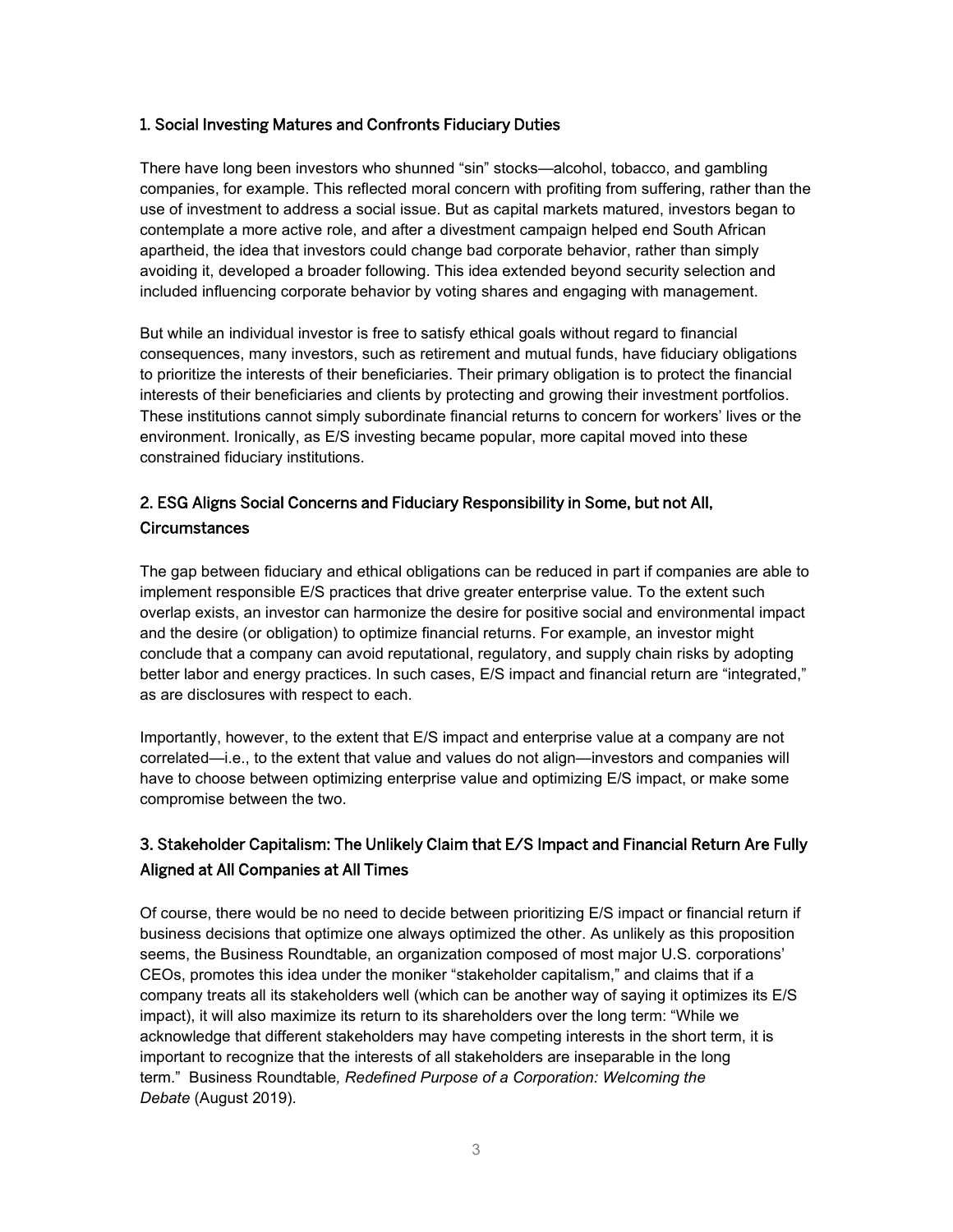But interests do not magically align. Economists have long recognized that profit-seeking firms in free-market economies will not account for negative externalities, and there are many profitable strategies that harm stakeholders, society, and the environment. A recent study determined that in 2018, publicly listed companies around the world imposed net social and environmental costs on the economy with a value of \$2.2 trillion annually—more than 2.5 percent of global GDP. *See* Andrew Howard, *SustainEx: Examining the Social Value of Corporate Activities* (Schroders 2019)*.* This cost was more than 50 percent of the profits those companies reported.

This divergence of interests arises in many cases from the unpriced availability of finite common resources, such as the earth's carbon sink or the capacity of society to absorb growing inequality. Companies that prioritize their financial return to shareholders face a prisoner's dilemma with respect to such resources, and unchecked market competition will inevitably lead to their depletion. That is why we attempt to regulate companies: the choices that are best from an individual company financial perspective are not always best for society and the environment. *See* Thomas C. Schelling, *On the Ecology of Micromotives*, 25 Pub. Interest 61 (1971). The dream of stakeholder capitalism cannot align individual company financial interests with the interests of society. Hard choices must be made.

## 4. Beta Stewardship: Distinguishing the Financial Interests of Shareholders from Individual Company Enterprise Value

Up until this point, we have discussed financial success in terms of single companies, but the returns of the institutional investors mentioned above depend much more on beta than on alpha. Modern investing principles obligate those institutions to diversify their investments, because diversification allows them to earn the higher financial returns that come from bearing risk while diversifying some of that risk away. In many cases, the laws that govern fiduciaries, including ERISA and the Uniform Prudent Investor Act, are explicit that such diversification is required.

The return to such diversified investors chiefly depends upon beta, not the performance of individual companies. As one work describes this, "[a]ccording to widely accepted research, alpha [over- or under-performance of individual securities] is about one-tenth as important as beta [and] drives some 91 percent of the average portfolio's return." Stephen Davis, Jon Lukomnik, and David Pitt-Watson, *What They Do with Your Money* (2016). A large percentage of securities markets beneficiaries are diversified, and the relative importance of beta compared to alpha should affect these investors' calculus when considering the impact of a portfolio company's social and environmental externalities.

Why? *Because negative externalities burden the economy and beta.* For example, if climate change stays on the current trajectory, rather than aligning with the Paris Accords, GDP could be 10 percent less in 2050. Swiss Re Institute, *The Economics of Climate Change: No Action Not an Option* (April 2021). More immediately, the difference between an efficient response to COVID-19 and an inefficient one could create a \$9 trillion swing in GDP. Ruchir Agarwal and Gita Gopinath, *A Proposal to End the COVID-19 Pandemic*, IMF Staff Discussion Note (May 2021). Contributions to inequality also reduce GDP over time. Dana Peterson and Catherine Mann, *Closing the Racial Inequality Gaps: The Economic Cost of Black Inequality in the U.S.* (2020). If companies increase their own bottom line by emitting extra carbon, by refusing to share technology that will slow the pandemic, or by contributing to inequality, the financial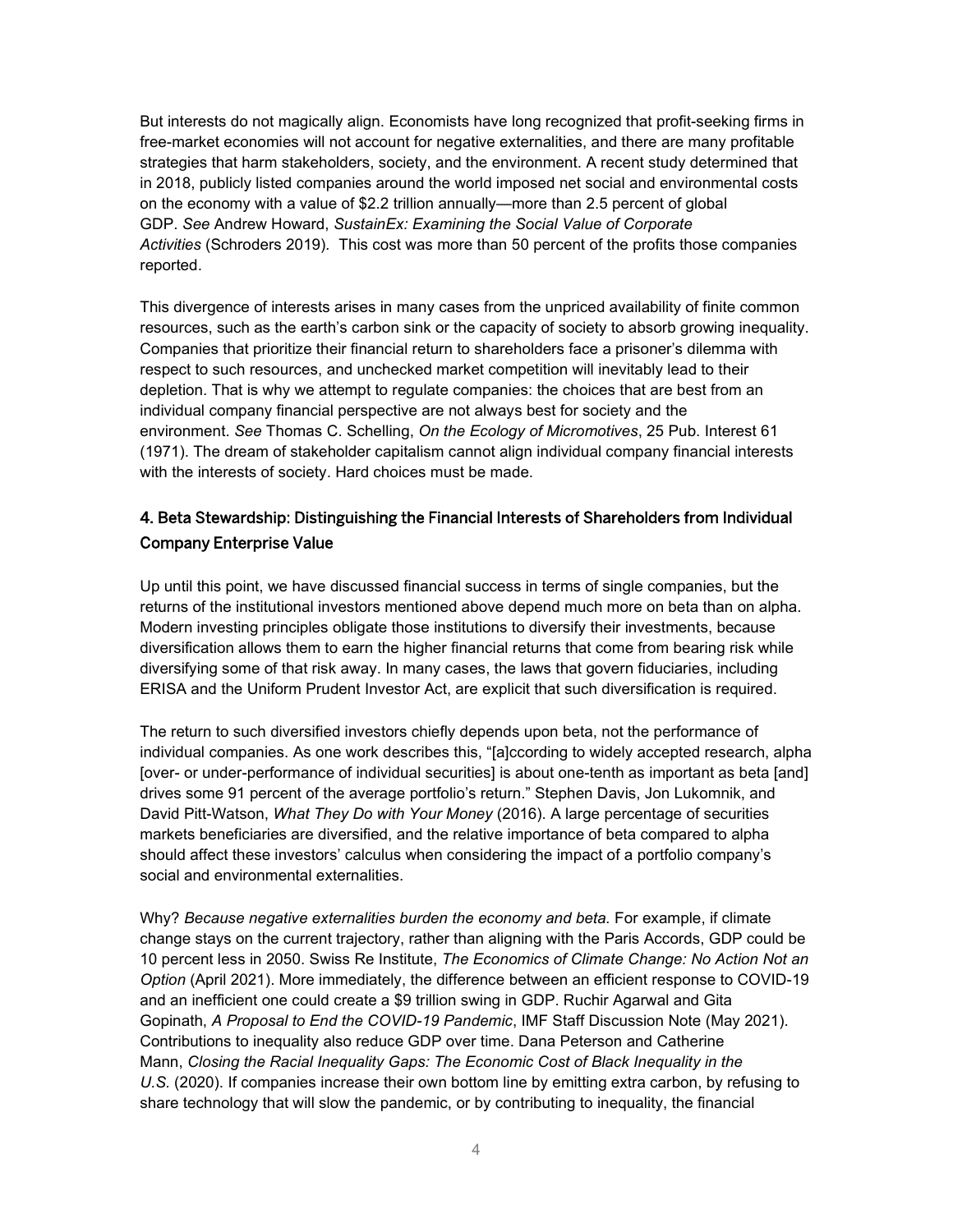benefits earned for their individual companies may be dwarfed by comparison to the costs the economy bears.

When the economy suffers, so do diversified shareholders. Over long time periods, beta is influenced chiefly by the performance of the economy itself, because the value of the investable universe is equal to the percentage of the productive economy that the companies in the market represent. Principles for Responsible Investment & UNEP Finance Initiative, *Universal Ownership: Why Environmental Externalities Matter to Institutional Investors*, Appendix IV. *Thus, diversified shareholders internalize E/S costs that individual companies can profitably externalize*:



This is a trade. When a company saves costs with cheaper, carbon-intense energy, it trades away climate mitigation (which supports the intrinsic value of the economy) in exchange for more internal profit. While this trade might financially benefit a shareholder with shares only in that company, it harms a diversified shareholder by threatening beta.

Not all investors are diversified, so if a company protects beta by accepting reduced enterprise value, it may be favoring diversified investors at the expense of concentrated investors. But the trade is inevitable—the only question is which type of investor it will favor. Because the ISSB is a standard for disclosure, and not for action, it can be neutral on which side to take and simply provide beta-relevant information, in order to inform investors of the trades being made. Nevertheless, portfolio theory's prescription of diversification certainly suggests that widely held entities should give strong consideration to diversified investors' interests.

## 5. Beyond Beta Stewardship: Non-Financial Investor Information and Stakeholder Information

In addition to interests in alpha and beta, shareholders may be otherwise affected by the E/S impact of companies in which they invest. For workers who are beneficiaries of many retirement plans, employment may be the most important financial asset. Such investors might prefer that companies in their portfolios make less money, i.e., that beta be reduced, if it were to lead to better employment opportunities. Similarly, they might be willing to sacrifice portfolio return if it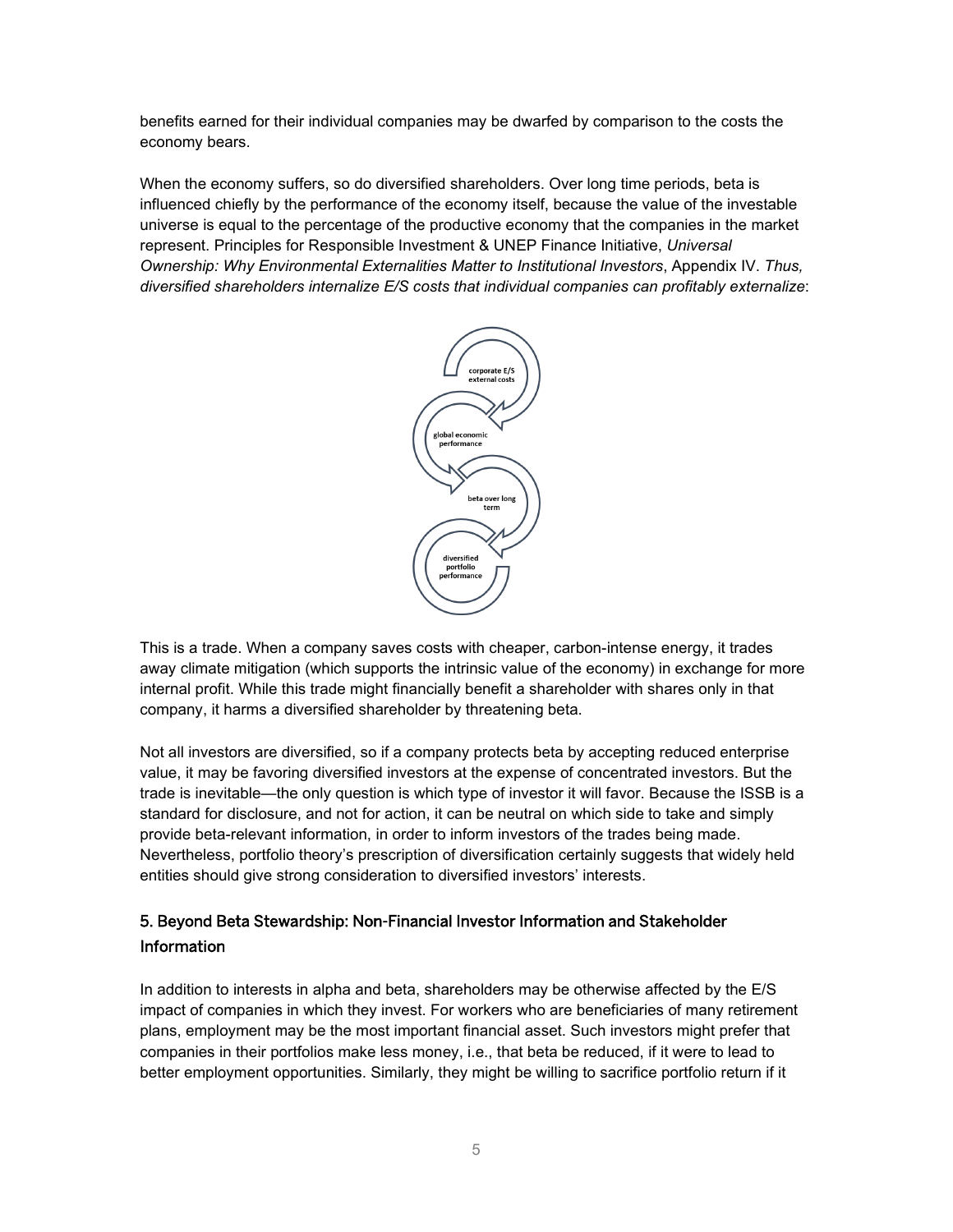meant a healthier environment in which to enjoy their retirement, or if doing so would relieve others' suffering.

The last category of information is that which is relevant to stakeholders other than shareholders. This would be information of interest to NGOs, governments, and citizens who wanted to understand companies' impact on the world.

As important as these two categories of impact may be, they are likely to be more heterogeneous than shareholder interests in beta, making them less likely to be good candidates for standardized disclosure. (Of course, much data relevant to investors for beta purposes would overlap with these two categories, so that an expansion to beta-relevant information would add that value as well.)

# B. E/S Disclosure for Diversified Shareholders: The Case for Sesquimateriality in the ISSB

For all the reasons discussed in Section A.4, diversified investors have a financial need to know whether portfolio companies are externalizing social and environmental costs. Diversified investors internalize the collective costs of such externalities (more than \$2 trillion in 2018 according to the Schroders report cited above) because they degrade the systems upon which economic growth and corporate financial returns depend.

PRI, an investor initiative whose members have \$121 trillion in assets under management, recognizes this need. It recently issued a [report](https://www.unpri.org/download?ac=9721) (the "PRI Report") that described a variety of corporate practices that can boost individual company returns while threatening the economy and diversified investor returns:

A company strengthening its position by externalising costs onto others. **The net result for the [diversified] investor can be negative** when the costs across the rest of the portfolio (or market/economy) outweigh the gains to the company;

A company or sector securing regulation that favours its interests over others. **This can impair broader economic returns** when such regulation hinders the development of other, more economic companies or sectors…

Thus, while individual companies can profitably externalize costs, a diversified investor will pay these costs through lowered return on their diversified portfolios.

Because investors vote on directors and other matters, they have the power and responsibility to steward companies away from such practices. The PRI Report described the investor action necessary to manage social and environmental systems:

Systemic issues require a deliberate focus on and prioritisation of outcomes at the economy or society-wide scale. **This means stewardship that is less focused on the risks and returns of individual holdings, and more on addressing systemic or 'beta' issues such as climate change and corruption.** It means prioritising the long-term, absolute returns for universal owners, including real-term financial and welfare outcomes for beneficiaries more broadly.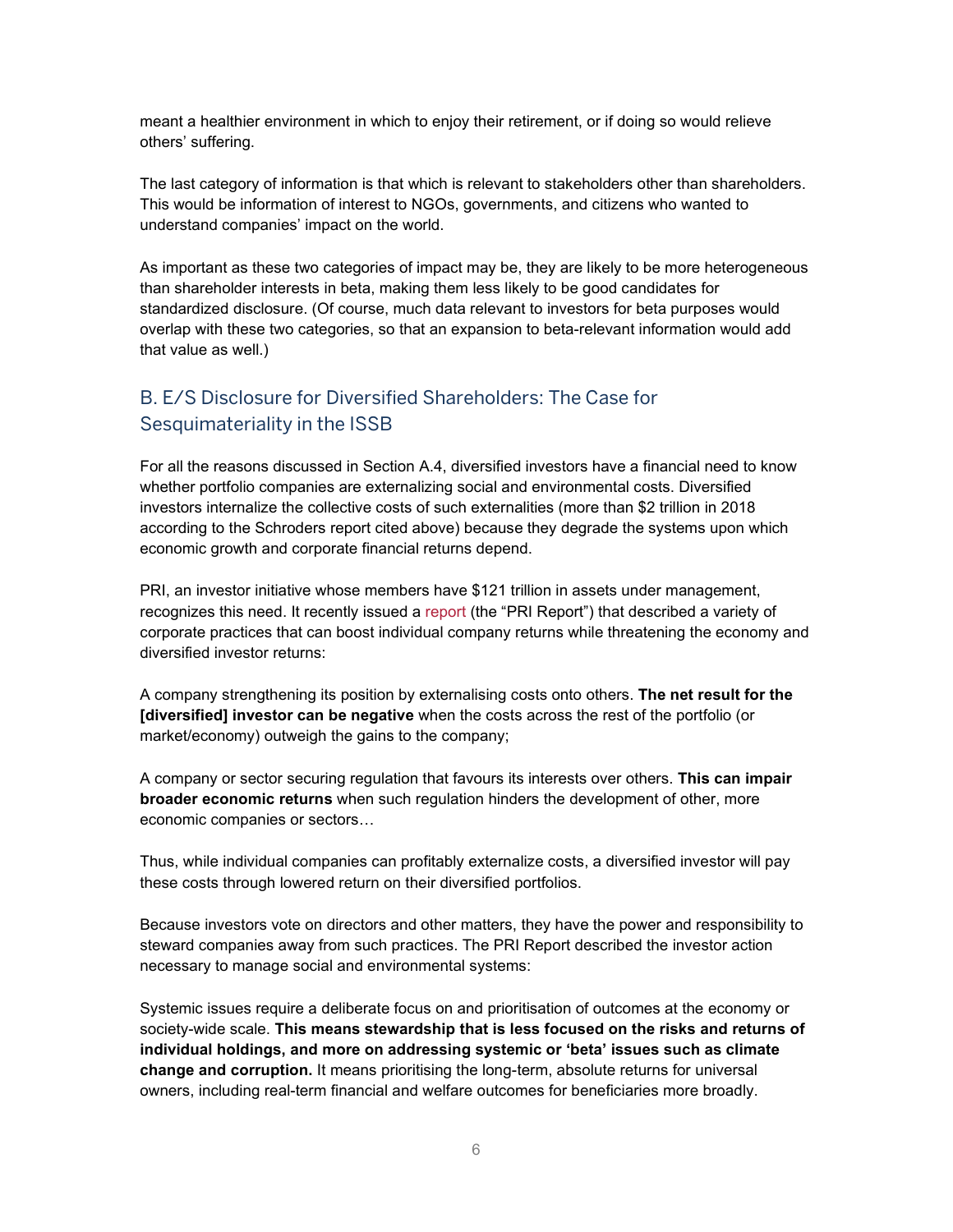A new [report](https://www.unpri.org/policy/a-legal-framework-for-impact) from the law firm Freshfields Bruckhaus Deringer (the "Freshfields Report") explains how externalized costs affect investment trustees' fiduciary duties:

System-wide risks are the sort of risks that cannot be mitigated simply by diversifying the investments in a portfolio. They threaten the functioning of the economic, financial and wider systems on which investment performance relies. If risks of this sort materialised, they would therefore damage the performance of a portfolio as a whole and all portfolios exposed to those systems.

The Freshfields Report goes on to suggest that alpha-oriented strategies (e.g., ESG integration) are of limited value to diversified shareholders, and that beta focus is the best way for investors to improve performance:

**The more diversified a portfolio, the less logical it may be to engage in stewardship to secure enterprise specific value protection or enhancement.** Diversification is specifically intended to minimise idiosyncratic impacts on portfolio performance…

Yet diversified portfolios remain exposed to nondiversifiable risks, for example where declining environmental or social sustainability undermines the performance of whole markets or sectors… **Indeed, for investors who are likely to hold diversified portfolios in the long-term, the question is particularly pressing since these are likely to be the main ways in which they may be able to make a difference**.

For similar reasons, Professor John Coffee predicted in a recent [article](http://dx.doi.org/10.2139/ssrn.3908163) that beta would surpass ESG integration as a motive for investor activism:

This latter form of activism [beta focused] is less interested in whether the target firm's stock price rises (or falls) than in whether the activist investor's engagement with the target causes the total value of this investor's portfolio to rise (which means that the gains to the other stocks in the portfolio exceed any loss to the target stock). This recognition that change at one firm can affect the value of other firms in the portfolio implies a new goal for activism: namely, to engineer a net gain for the portfolio, possibly by reducing "negative externalities" that one firm is imposing on other firms in the investor's portfolio.

The message is clear: to optimize returns, investors must exercise their governance rights and other prerogatives to protect themselves and their beneficiaries from individual companies that threaten beta. As we discuss in the next section, this will require beta-oriented disclosure.

## C. Materiality under the ISSB Standards

The following chart sums up the four possible uses of data for which the ISSB might be optimized: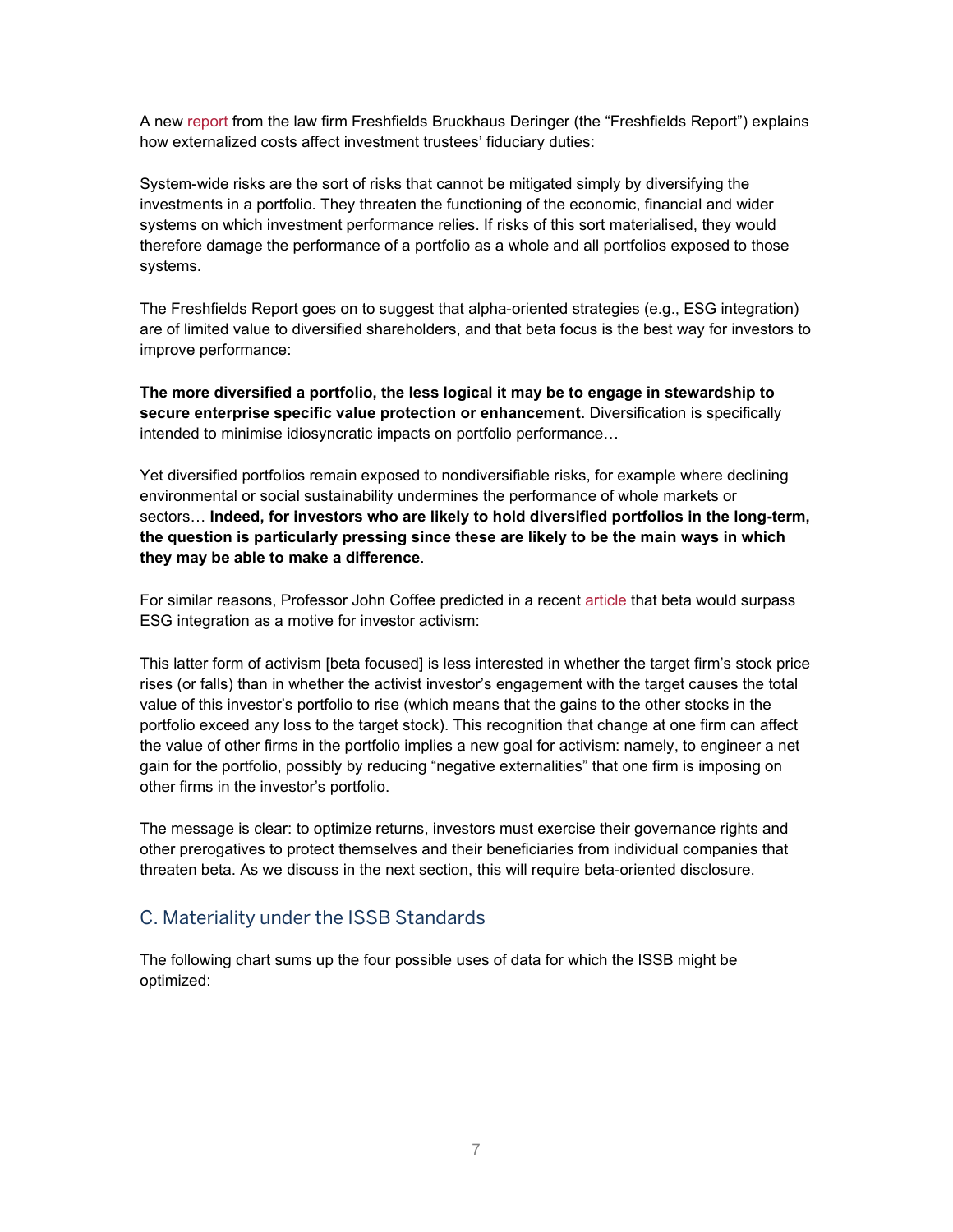|                                                     | Investor-<br><b>Related Focus</b>                                                                       | Investor-<br>Return<br><b>Orientation</b>           | Do Data<br><b>Address</b><br><b>Financial</b><br><b>Benefits</b><br>to<br>Investors? | <b>Are Interests</b><br><b>Appropriately</b><br>Homogeneous<br>for<br><b>Standardized</b><br>Disclosure? | Would<br><b>Disclosure</b><br><b>Map Onto</b><br><b>Fiduciary</b><br><b>Obligations?</b> |
|-----------------------------------------------------|---------------------------------------------------------------------------------------------------------|-----------------------------------------------------|--------------------------------------------------------------------------------------|----------------------------------------------------------------------------------------------------------|------------------------------------------------------------------------------------------|
| <b>ESG</b><br>Integration<br>Data                   | Enterprise<br>value of<br>individual<br>companies                                                       | Alpha-<br>oriented                                  | Yes                                                                                  | Yes                                                                                                      | Yes                                                                                      |
| <b>Beta Data</b>                                    | Value of<br>diversified<br>portfolio                                                                    | Beta-<br>oriented                                   | Yes                                                                                  | Yes                                                                                                      | Yes, as per<br>Freshfields<br>Report                                                     |
| Non-<br><b>Financial</b><br><b>Investor</b><br>Data | Heterogeneous<br>impacts such<br>as employment<br>prospects,<br>quality of life,<br>ethical<br>concerns | <b>Not</b><br>oriented to<br>shareholder<br>returns | In some<br>situations,<br>but<br>outside of<br>portfolio<br>effects                  | No                                                                                                       | Not under<br>current law                                                                 |
| Stakeholder-<br><b>Based Data</b>                   | None                                                                                                    | <b>Not</b><br>oriented to<br>shareholder<br>returns | Only<br>indirectly                                                                   | No                                                                                                       | No                                                                                       |

#### 1. The Artificial Choice between Financial Materiality and Double Materiality

As investors have become more cognizant of the importance of corporate impact on society and the environment, disclosure standards proliferated, making it difficult to compare the impact of companies that report on different standards. The ISSB is the product of agreement among a critical mass of relevant industry participants to develop a uniform standard for disclosure of social and environmental impact.

One of the first parameters to be established must be the purpose of disclosure. The Technical Readiness Working Group (the "TRWG") recently released a set of recommendations for general requirements for the ISSB standards (the "General Requirements") that addressed this question by defining what would be "material" for the standards overall.

The General Requirements propose two possibilities, which correspond to what disclosure specialists call "financial materiality" and "double materiality." The first is disclosure designed for ESG integration. This means disclosing information related to a company's social or environmental *impact that is likely to affect its enterprise value*. Financial materiality is in line with current U.S. disclosure rules.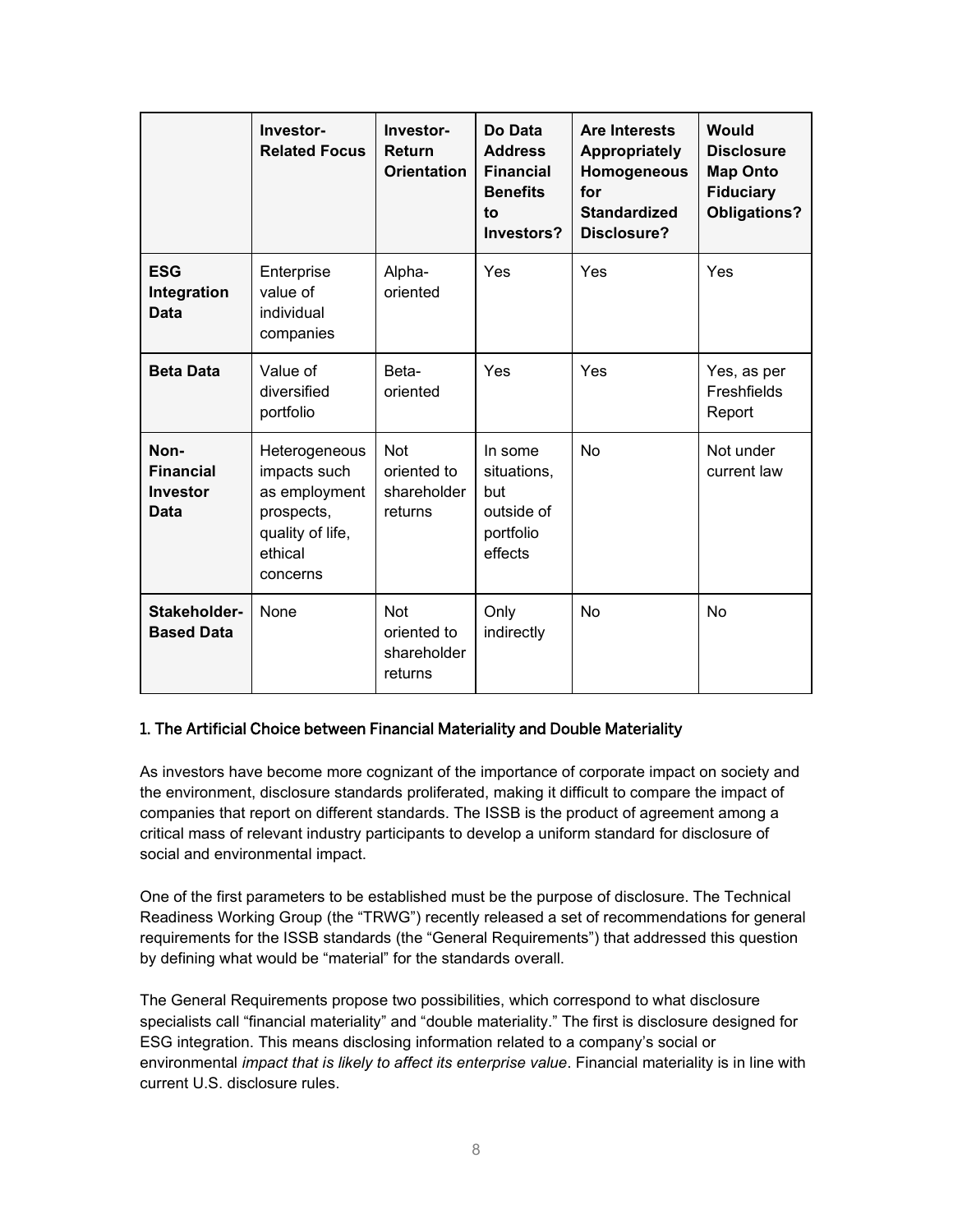In the alternative double-materiality rubric, financial materiality is referred to as "outside-in" information, because it addresses how social and environmental matters affect the company. But double materiality adds "inside-out" information, namely, information relevant to the company's impacts on society and the environment. Importantly, the inside-out concept as discussed in the General Requirements *is not designed to address beta*; instead, it is focused on how the E/S performance of a company affects society overall. The *Statement of Intent to Work Together Towards Comprehensive Corporate Reporting* co-authored by five important standard setting organizations, was a 2020 document that was an important step towards the ISSB process; it describes inside-out information as being targeted at:

various users with various objectives who want to understand the enterprise's positive and negative contributions to sustainable development [in contrast to enterprise value information targeted] [s]pecifically to the sub-set of those users whose primary objective is to improve economic decisions.

The General Requirements simply do not discuss or even acknowledge the existence of specifically beta-relevant information as pertinent to diversified investors' economic decisions.

The General Requirements Background section described inside-out and financial materiality in the following paragraphs (a) and (b):

(a) disclosures to stakeholders about sustainability matters that have impacts on people, the environment and the economy—these disclosures normally provide the broadest range of information because they aim to meet the needs of multiple stakeholders…

(b) disclosures to investors, lenders and other creditors about sustainability matters that affect their assessment of **enterprise value**—these disclosures enable investors, lenders and other creditors to understand the impacts that sustainability-related risks and opportunities have on **the value, timing and certainty of the entity's future cash flows**, over the short, medium and long term and therefore users' assessment of **enterprise value**.

Having given itself these two choices, the TRWG chose financial materiality: "Sustainability matters that do not affect the reporting entity's enterprise value are outside the scope of general purpose financial reporting."

#### 2. The Unexplained Nature of ISSB's Failure to Consider Sesquimateriality

It is unclear why the General Requirements present double materiality and ESG as the only choices. As shown above, there is significant literature establishing that E/S disclosures that go beyond enterprise value may be of great importance to diversified investors' economic decisions because of their financial interest in beta. The absence of any discussion of this interest seems to be an important and unexplained omission from the analysis.

Indeed, in another section of the General Requirements that discusses the materiality concept in more detail, the TRWG uses a definition that would certainly include beta information:

General purpose financial reporting includes financial statements of and sustainability-related financial information about a specific reporting entity. **Sustainability-related financial**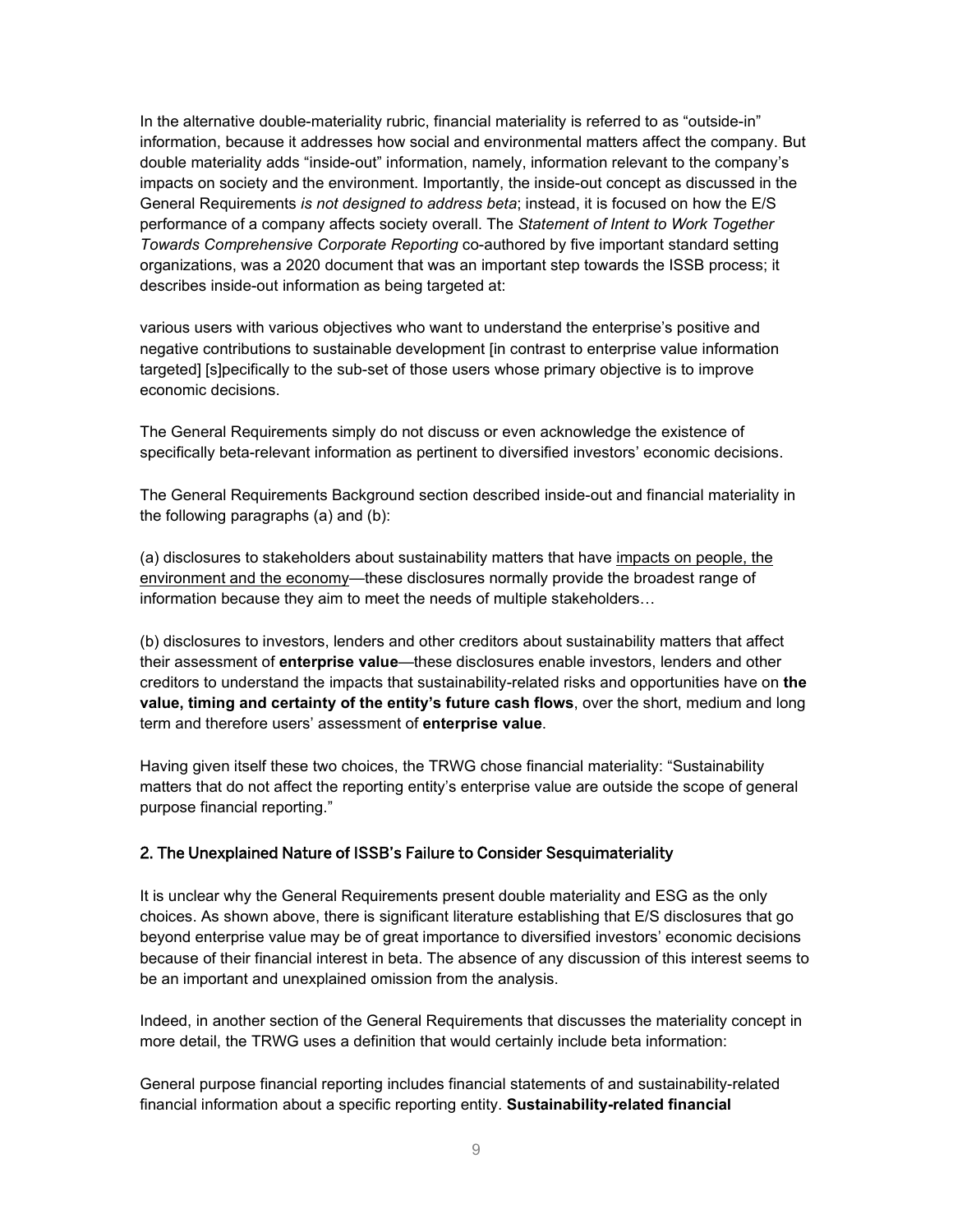#### **information is material if omitting, misstating or obscuring that information could reasonably be expected to influence decisions that the primary users of general purpose financial reports make on the basis of those reports**.

As discussed in the Freshfields Report and the PRI Report, decision-useful information extends beyond information that affects enterprise value; if a company's E/S impact has the potential to affect beta, diversified shareholders may well act on that information by, for example, voting against directors who fail to act to mitigate negative externalities. Indeed, Institutional Shareholder Services, the world's leading proxy adviser, recently announced it would do exactly that in its benchmark recommendation policy, treating a company's climate damage to the economy in parallel with damage to the enterprise.

On its face, the exclusive choice of enterprise value as the measuring stick for materiality means the standards will only be useful for investors who want to use environmental and social data to determine how a particular company will perform financially, in order to decide whether to buy or sell it, or perhaps to use their shareholder rights to push the company to change its practices to improve future cash flows. In light of the diversification mandate of Modern Portfolio Theory, and the importance of beta to diversified investors, this anachronistic hyper-focus on enterprise value is troubling.

Diversified investors cannot avoid certain common risks almost all companies face. These are the risks to the social and environmental systems in which the economy is embedded. In their 2021 book, *Moving beyond Modern Portfolio Theory: Investing that Matters*, Jon Lukomnik and James Hawley explained that these systematic risks inevitably "swamp" any alpha strategy:

It is not that alpha does not matter to an investor (although investors only want positive alpha, which is impossible on a total market basis), but that the impact of the market return driven by systematic risk swamps virtually any possible scenario created by skillful analysis or trading or portfolio construction.

The focus of the General Requirements on ESG integration appears to reject the notion that information relevant to beta is important to shareholders. It suggests that corporate activity that threatens critical systems is not material if that activity does not threaten enterprise value at the company in question. Yet the scope of externalities is enormous. The Schroders Report calculated that one third of all listed companies around the world created net social costs that exceeded their profits. Pause on that figure: prioritization of individual company financial return leads to one third of all listed companies around the globe destroying more value for society than they create for their own shareholders. Diversified shareholders will internalize the costs of this negative-sum behavior through the economic harm the rest of their portfolios absorb.

Investors need a reporting standard that accounts for all the costs a portfolio company imposes on them, even if the company itself avoids those costs. The materiality principle chosen in the General Requirements seems to ignore the most important issue on the table without explanation.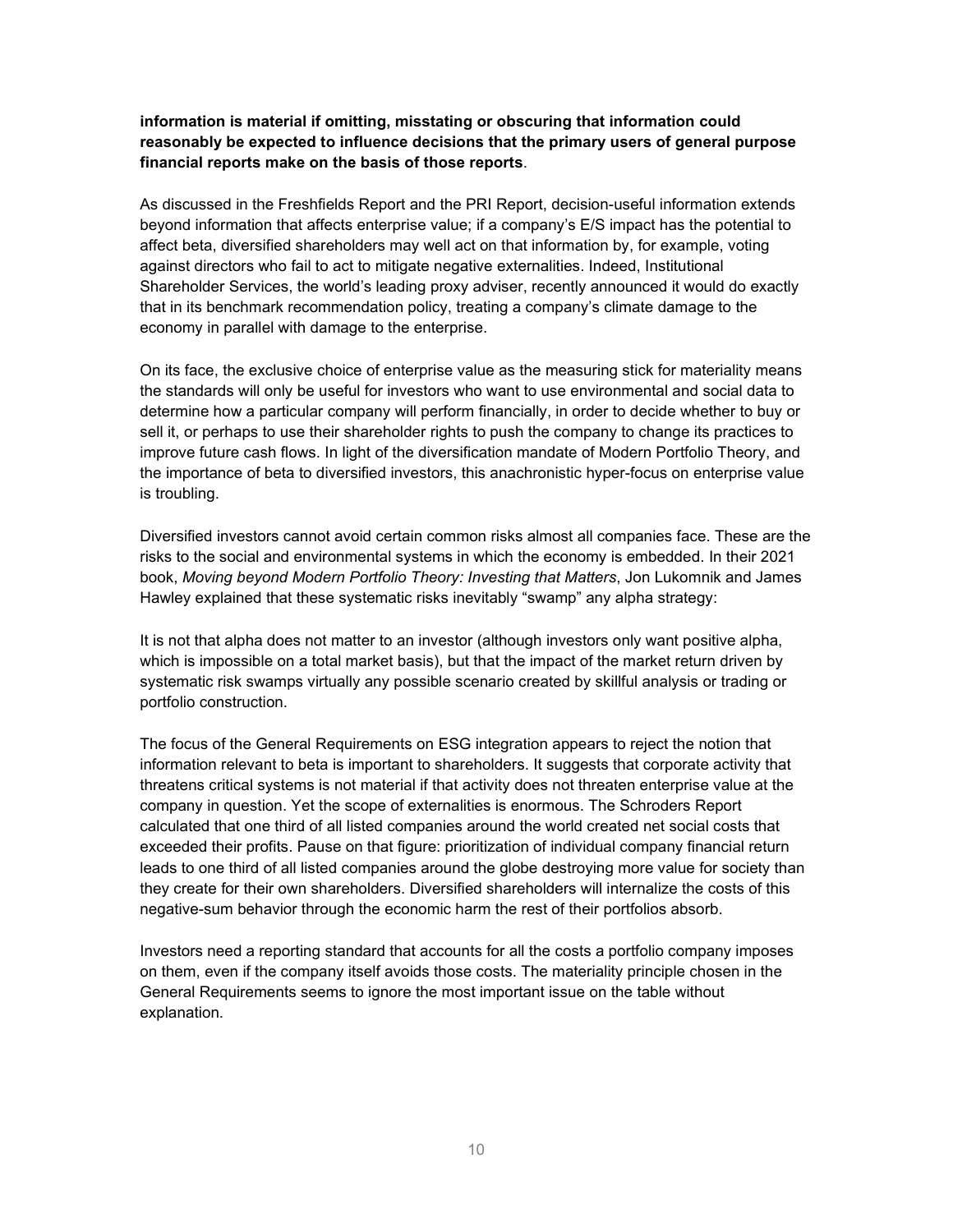## 3. Why ISSB's Financial Materiality Is Still Close to the Mark: The Limited Distance between Financial Materiality and Sesquimateriality

Although the financial-materiality test articulated in the General Requirements seems inadequate to address the system level issues, the drafting implications may be more theoretical than practical, especially if the drafters understand the concern.

### a. No Context for ESG Data

It is important to understand that ESG data are often provided without much context. *See* Bill Baue, *Compared to What? A Three-Tiered Typology of Sustainable Development Performance Indicators* (UNRISD 2019). ESG metrics will typically say something like, "companies in X industry often hire low-wage workers in countries with poor regulatory schemes; this can expose them to reputational risk and cost increases over the long term and perhaps increased regulation and enforcement" or "fuel prices are subject to rapid change and efficiency measures can limit future costs." Accordingly, the disclosure line items will require the company to describe the programs and standards in place to assure workers are not being abused, its record in meeting such standards and relevant legal requirements, its plans to reduce fuel use, etc.

But these standards do not provide for a grade or make a judgment as to whether the company's treatment of workers or fuel efficiency will in fact threaten its cash flows and enterprise value: that is generally left for investors to decide. This is the same way that traditional financial disclosures work: the purely financial data securities regulators require informs investors about items such as historical earnings data, sources of liquidity, and risk factors. But it does not tell shareholders how to use this data to value securities: the user provides that context.

This does not mean that disclosure standards drafters do not themselves need to understand the context—that understanding is critical to eliciting the correct information for investors to use. For purely financial information, the standard must elicit the financial metrics and qualitative descriptions that investors use to model value. For ESG integration, the standard must call for disclosures of E/S matters that investors can use to model an enterprise's value and future cash flows. These will include information that allows investors to draw conclusions as to whether the company's reputation is at risk, or whether it may be subject to regulation or increased costs when regulation is adopted to address currently unmitigated social or environmental costs.

#### b. The overlap of decontextualized data regarding financial materiality and beta impact

By the same token, a proper sesquimateriality standard would elicit the inside-out E/S data that was likely to impact the social and environmental systems that support beta. But the context for beta-relevant data is such that an enterprise value-based E/S disclosure regime may in many cases be very close to "good enough" for beta as well. The reason is that if a company's activities create the type of economic risk that threatens beta, it will almost surely be at risk for damaged reputation, increased regulation, and the increased costs that follow regulation. In other words, an enterprise cannot be accurately valued without information concerning the threats it poses or benefits it promises to beta.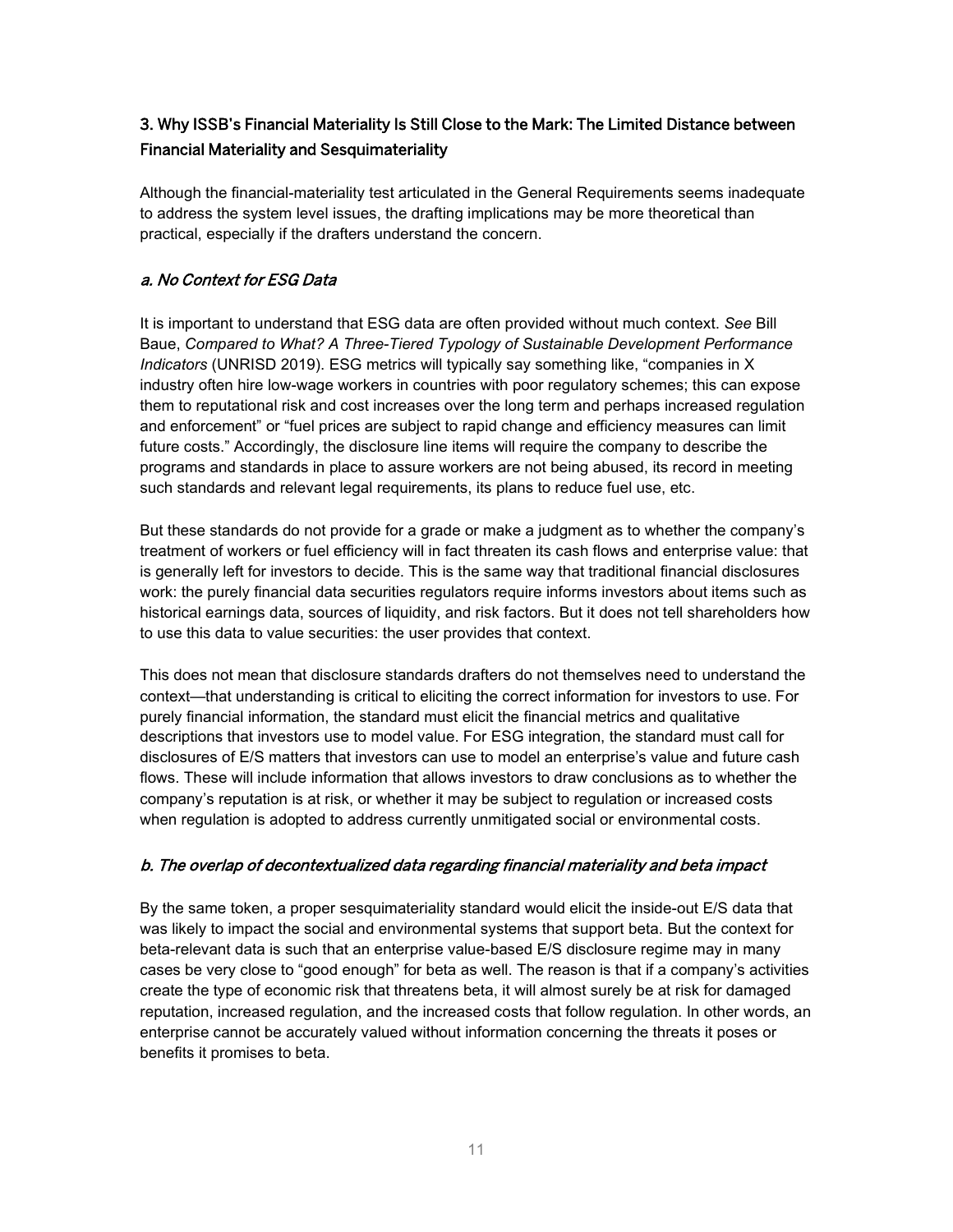Thus, to gather the E/S data that are material for company valuation purposes, the ISSB standard will have to include the same data that will be used to determine whether a company is externalizing costs to the detriment of people, planet, and other companies.

Of course, a company may make the judgment that it can "get away" with a certain amount of cost externalization, so that corporate managers may make business judgments that financial return can be maximized without optimizing social value. But from a *disclosure* perspective, investors should have the data that would allow them to understand the risk the company is taking by continuing to externalize costs.

#### 4. Where to go from here

Given the real reputational and regulatory risk for companies that rely on externalized costs, those of us focused on beta impacts can do several things with the ISSB process.

- 1. Encourage the ISSB drafters to move to an express sesquimateriality standard. Ensure that the drafters of the ISSB keep front of mind the fact that most of the investors for whom ISSB is being created are diversified. This means that beta information is decisionuseful, and thus comes within the broad parameters established in the General Requirements. This change will not create a significant additional burden but will make the project more coherent and consistent with evolving fiduciary standards.
- 2. Make the case, early and often, that **cost externalization always creates material business risks** due to concerns with future regulations, costs, reputation, and license to operate. This will narrow any gap between the raw data supplied by the ISSB standards and what a sesquimateriality standard would include (assuming the ISSB does not move off its current position).
- 3. Continue the context-setting projects for beta-level impacts of E/S issues outside the ISSB process. These projects help investors determine a company's "fair share" of a limited common resource or the proper social and environmental boundaries for individual companies that are necessary to preserve the systems upon which all companies rely. Once such a standard is established, failure to adhere will become a reputational and regulatory risk, so that the question of meeting that standard becomes financially material.
- 4. Keep the distinction between ESG integration, beta management, and other sustainability purposes at the top of the discussion. Crisp thinking about the purpose of the disclosure leads to clearer understanding of the decision-critical nature of beta-relevant information.

\* \* \* \* \*

The final documentation of the ISSB standards should acknowledge that most investors have significant, largely uniform interests in beta impacts. The law governing investment fiduciaries is evolving to make it clear that fiduciary obligations permit—or even require—beta management. This is a critically important public policy development, not simply because it will improve investment returns, but because it will lead to better social and environmental outcomes on the ground, as many of the most serious threats to beta are also the most serious threats to people and the planet on which we live. At a time when regulation alone seems increasingly inadequate to the task of addressing threats to the environment and our social fabric, an apparent retreat